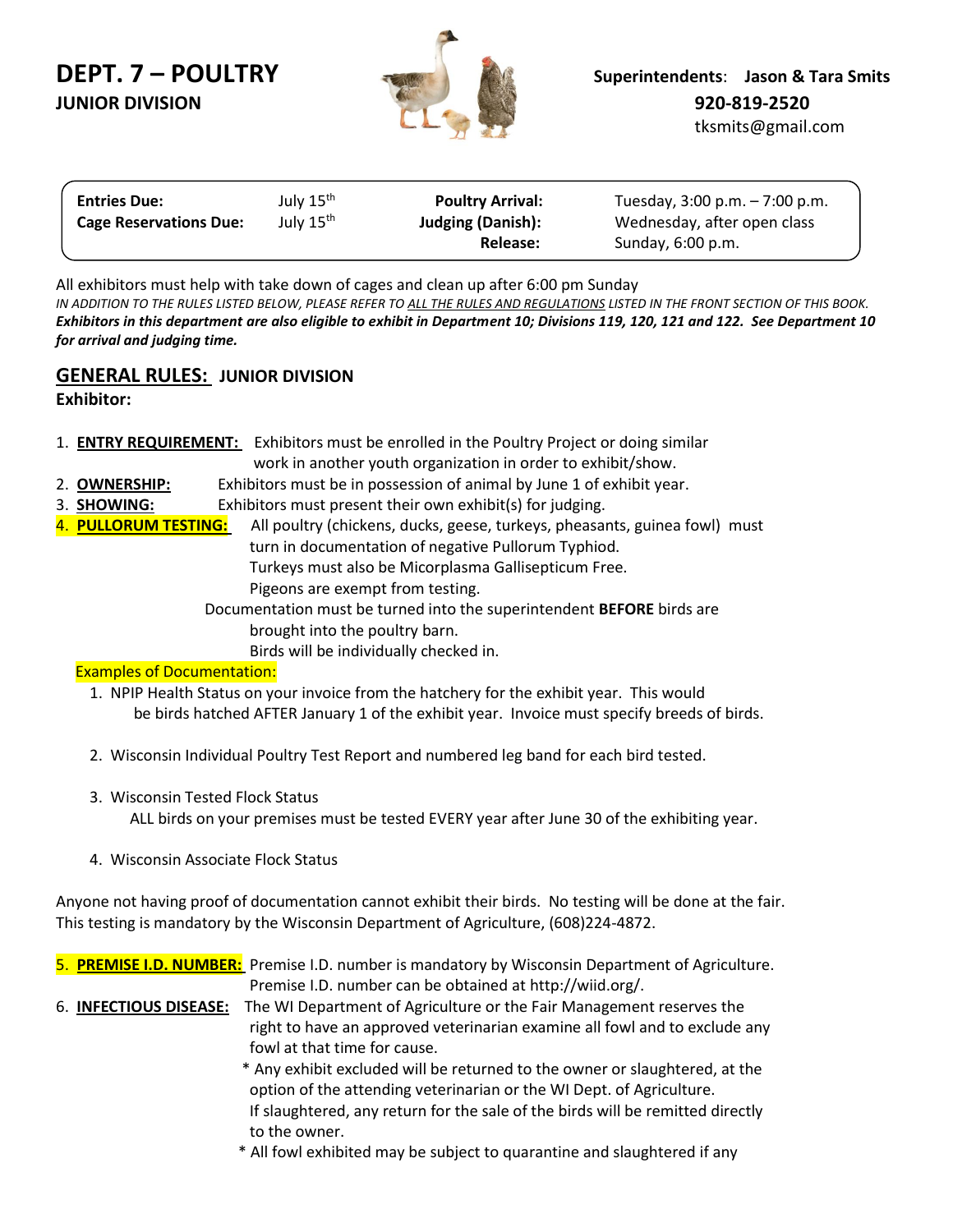|                                                                                         | infectious disease is discovered among any of the fowl in the exhibit.       |  |  |  |  |  |  |  |
|-----------------------------------------------------------------------------------------|------------------------------------------------------------------------------|--|--|--|--|--|--|--|
| 7. LICE AND MITES:                                                                      | All birds brought to the Fair are required to be TREATED and be FREE of lice |  |  |  |  |  |  |  |
|                                                                                         | or mites prior to arrival. Entries found with lice or mite infestation shall |  |  |  |  |  |  |  |
|                                                                                         | be disqualified and/or removed from the Fair at the discretion of the        |  |  |  |  |  |  |  |
|                                                                                         | superintendent and/or veterinarian.                                          |  |  |  |  |  |  |  |
| 8. FOOD AND BEDDING:                                                                    | Each exhibitor must furnish their own feed, provide bedding as well as clean |  |  |  |  |  |  |  |
|                                                                                         | and care for their poultry on a daily basis. Please use shavings as bedding. |  |  |  |  |  |  |  |
|                                                                                         | Food and Water containers must be securely attached to the cage.             |  |  |  |  |  |  |  |
|                                                                                         | Daily chores are to be completed by 9:00 a.m.                                |  |  |  |  |  |  |  |
| 9. VETERINARIAN:                                                                        | If you are in need of the veterinarian, you or a decision- making family     |  |  |  |  |  |  |  |
|                                                                                         | member must stay with the animal until the vet has completed the             |  |  |  |  |  |  |  |
|                                                                                         | examination and made diagnosis.                                              |  |  |  |  |  |  |  |
| 10. Please read the Animal Welfare Awareness Policy on our website: browncountyfair.com |                                                                              |  |  |  |  |  |  |  |

#### **Animal:**  $\overline{a}$

- 1. **Age Classifications:**
	- a. **Cock**: Cock is a male bird hatched prior to Jan. 1 of the exhibit year.
	- b. **Cockerel:** Cockerel is a male bird hatched after Jan. 1 of the exhibit year.
	- c. **Hen**: Hen is a female bird hatched prior to Jan. 1 of the exhibit year.
	- d. **Pullet**: Pullet is a female bird hatched after Jan. 1 of the exhibit year.

## 2. **Market Class Requirements:**

- a. Market class entries are birds hatched after Jan. 1, with the exception of Yearling Hen.
- b. Market class entries must meet Class Weight Guidelines.
- c. Birds for auction must be entered in a Market Class.
- d. All Market Birds will be weighed as they arrive.
- 3. **Turkeys:** All turkeys must be 6 months of age or younger. Turkeys over 6 months may not be entered.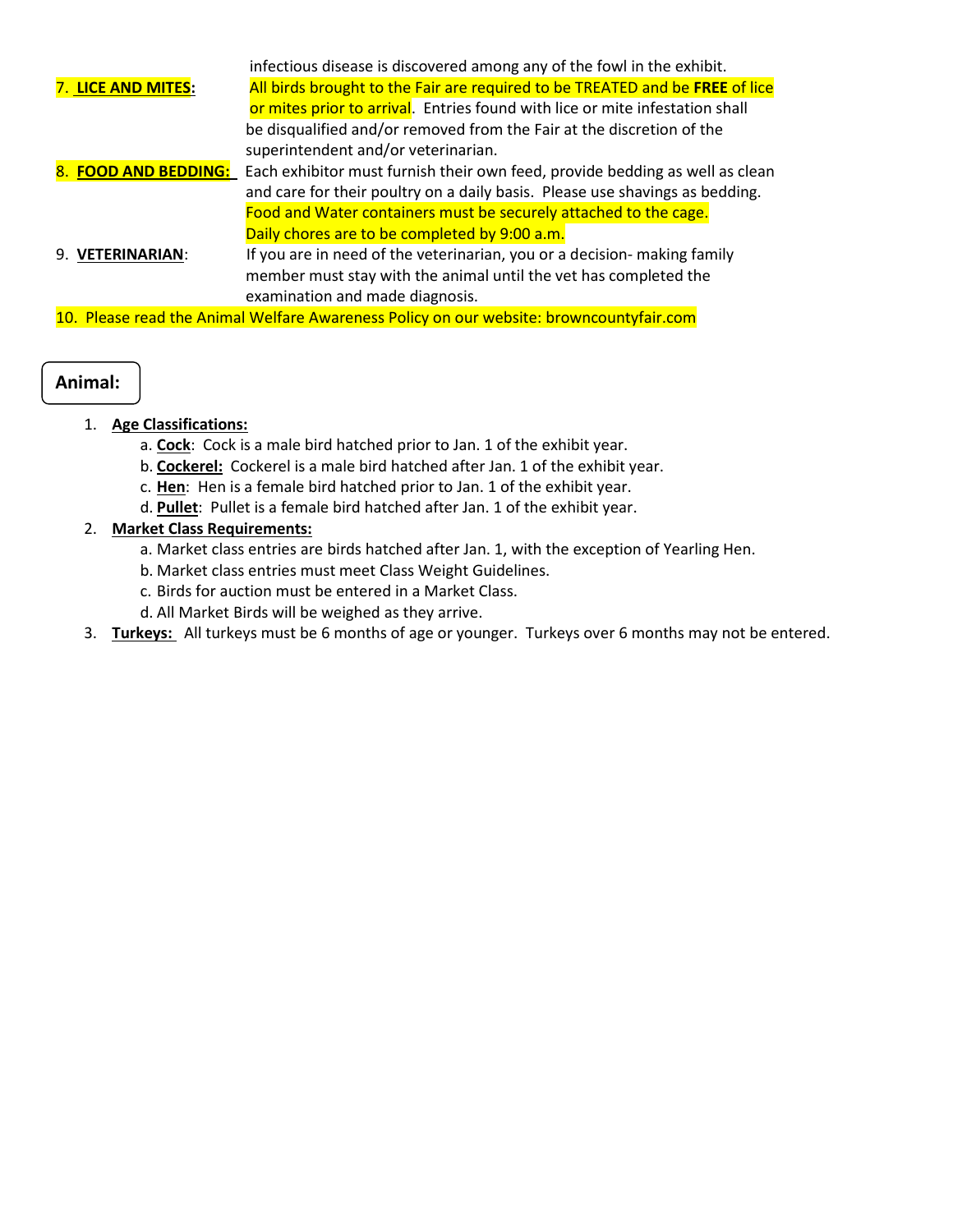| <b>PREMIUMS FOR DIVISIONS 76 - 83:</b> |        | າnd    | ord    | ⊿th    |
|----------------------------------------|--------|--------|--------|--------|
|                                        | \$2.50 | \$2.25 | \$2.00 | \$1.50 |

**\*Champions – RIBBONS ONLY**

# **\*\*\*NOTE: Class numbers are listed under individual breed type\*\*\***

**"Other Breed" Classes**: This category is reserved for birds not eligible to be entered in other categories

# **DIV 76 – POULTRY**

#### **AMERICAN VARIETIES**

**Barred Plymouth Rock 1.** Cock **2.** Hen **3**. Cockerel **4**. Pullet

**White Plymouth Rock 5**. Cock **6**. Hen **7**. Cockerel **8**. Pullet

**All other Plymouth Rock 9**. Cock **10.** Hen **11**. Cockerel **12**. Pullet

**All Wyandotte's 13**. Cock **14**. Hen **15**. Cockerel **16**. Pullet

**Rhode Island Red 17**. Cock **18**. Hen **19**. Cockerel **20**. Pullet

**New Hampshires 21**. Cock **22**. Hen **23**. Cockerel **24.** Pullet

**All other American Varieties 25**. Cock **26**. Hen **27**. Cockerel **28**. Pullet

## **MEDITERRANEAN VARIETIES**

**White Leghorn** 29. Cock 30. Hen 31. Cockerel 32. Pullet

**Brown Leghorn** 33. Cock 34. Hen 35. Cockerel 36. Pullet

**All Minorcas** 37. Cock 38. Hen 39. Cockerel 40. Pullet

**Ancona** 41. Cock 42. Hen 43. Cockerel 44. Pullet

**All other Mediterranean Varieties** 45. Cock 46. Hen 47. Cockerel 48. Pullet

#### **ASIATIC VARIETIES**

**All Brahmas** 49. Cock 50. Hen 51. Cockerel 52. Pullet

**Cochins** 53. Cock 54. Hen 55. Cockerel 56. Pullet

**All other Asiatic Varieties** 57. Cock 58. Hen 59. Cockerel 60. Pullet

#### **ENGLISH VARIETIES**

**Orpington** 61. Cock 62. Hen 63. Cockerel 64. Pullet

**Australorps** 65. Cock 66. Hen 67. Cockerel 68. Pullet

**All other English Varieties** 69. Cock 70. Hen 71. Cockerel 72. Pullet

## **CONTINENTAL VARIETIES**

**All Polish** 73. Cock 74. Hen 75. Cockerel 76. Pullet

**All other Continental Varieties** 77. Cock 78. Hen 79. Cockerel 80. Pullet

## **MISCELLANEOUS**

**All Ameraucana** 81. Cock 82.Hen 83. Cockerel 84. Pullet

**All other standard Varieties**  85. Cock 86. Hen 87. Cockerel 88. Pullet

# **CROSSBRED**

**Crossbred egg type (white earlobe)** 89. Cock 90. Hen 91. Cockerel 92. Pullet

**Crossbred meat type (red earlobe)** 93. Cock 94. Hen 95. Cockerel 96. Pullet

# **DIV 77 – BANTAM VARIETIES**

#### **SINGLE COMB CLEAN LEG**

**Leghorns** 1. Cock 2. Hen 3. Cockerel 4. Pullet

**New Hampshires** 5. Cock 6. Hen 7. Cockerel 8. Pullet

**Plymouth Rocks** 9. Cock 10. Hen 11. Cockerel 12. Pullet

**Rhode Island Reds** 13. Cock 14. Hen 15. Cockerel 16. Pullet

**All other Single Comb Clean Leg** 17. Cock 18. Hen 19. Cockerel 20. Pullet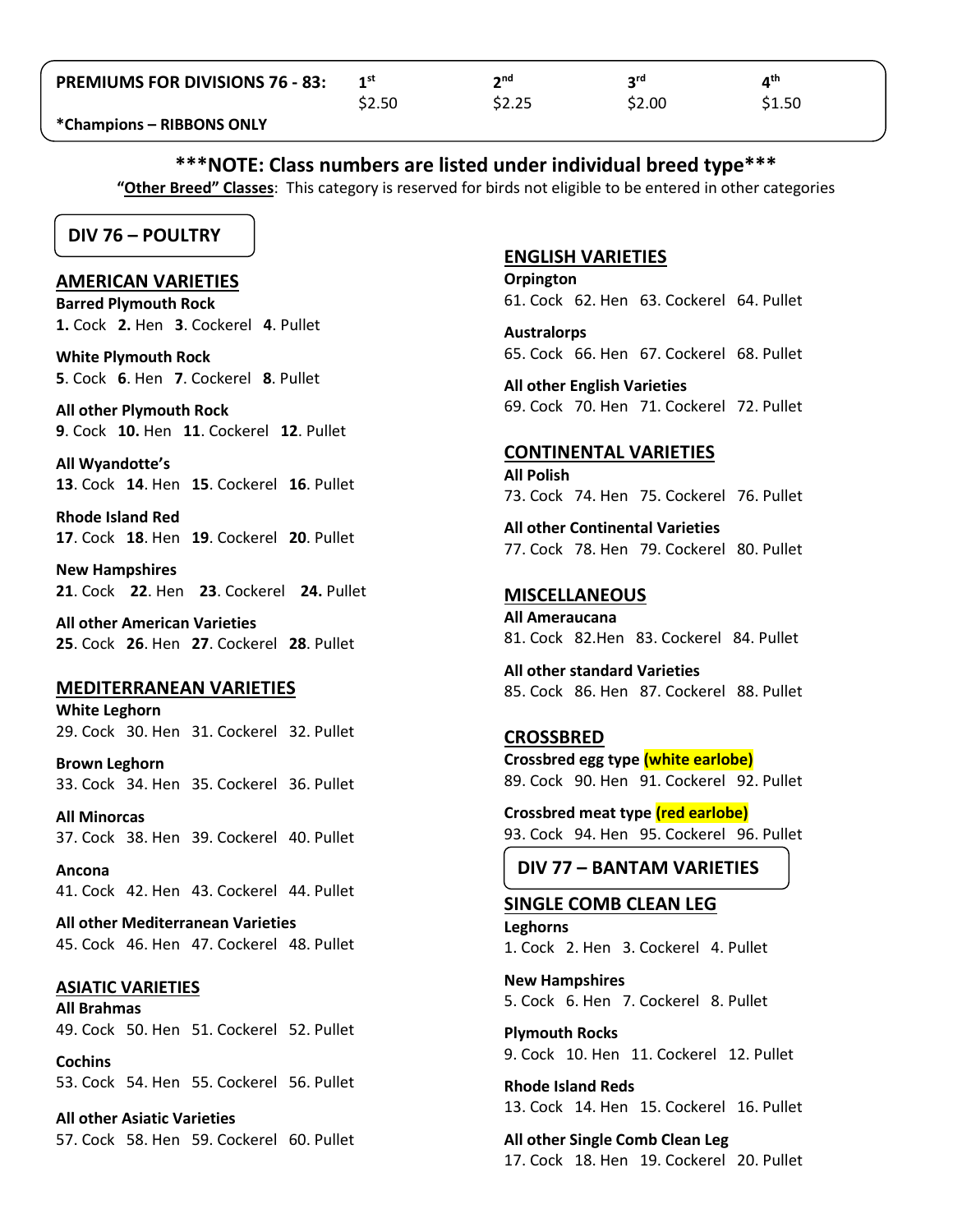## **ROSE COMB CLEAN LEG**

**Rose Combs** 21. Cock 22. Hen 23. Cockerel 24. Pullet

**Wyandottes** 25. Cock 26. Hen 27. Cockerel 28. Pullet

**All other Rose Comb Clean Leg** 29. Cock 30. Hen 31. Cockerel 32. Pullet

#### **FEATHERED LEG**

**Brahmas** 33. Cock 34. Hen 35. Cockerel 36. Pullet

**Cochins** 37. Cock 38. Hen 39. Cockerel 40. Pullet

**All other Feathered Leg** 41. Cock 42. Hen 43. Cockerel 44. Pullet

## **ALL OTHER STANDARD BREED**

**Ameraucana**

45. Cock 46. Hen 47. Cockerel 48. Pullet

**Polish** 49. Cock 50. Hen 51. Cockerel 52. Pullet

**Cornish** 53. Cock 54. Hen 55. Cockerel 56. Pullet

**All other Standard Breed** 57. Cock 58. Hen 59. Cockerel 60. Pullet

## **DIV 78 – DUCKS**

**Pekin**

1. Cock 2. Hen 3. Cockerel 4. Pullet

**Rouen** 5. Cock 6. Hen 7. Cockerel 8. Pullet

**Muscovy** 9. Cock 10. Hen 11. Cockerel 12. Pullet

**Mallard** 13. Cock 14. Hen 15. Cockerel 16. Pullet

**All other Varieties of Ducks** 17. Cock 18. Hen 19. Cockerel 20. Pullet

**All Bantam Variety of Ducks** 21. Cock 22. Hen 23. Cockerel 24. Pullet

# **DIV 79 – GEESE**

**Toulouse** 1. Cock 2. Hen 3. Cockerel 4. Pullet

**African** 5. Cock 6. Hen 7. Cockerel 8. Pullet

**Embden** 9. Cock 10. Hen 11. Cockerel 12. Pullet

**Chinese** 13. Cock 14. Hen 15. Cockerel 16. Pullet

**All other Varieties of Geese** 17. Cock 18. Hen 19. Cockerel 20. Pullet

## **DIV 80 – TURKEYS**

#### **Bronze**

1. Cock 2. Hen 3. Cockerel 4. Pullet

**Broad White** 5. Cock 6. Hen 7. Cockerel 8. Pullet

**All other varieties of turkeys**

9. Cock 10. Hen 11. Cockerel 12. Pullet

## **DIV 81 – MARKET**

- 1. Pen of 2 Roaster Chickens, over 5 lb. ea & under 11lb.
- 2. Pen of 2 Broiler Chickens, 2 ½ lb. to 5 lb. each
- 3. One Young Meat Duck over 5 lb.
- 4. One Young Meat Goose over 7 lb.
- 5. One Young Meat Turkey over 10 lb. & under 30 lb.
- 6. One Yearling Hen to be judged on the Past Year's Egg Production, with ½ doz. eggs

## **DIV 82 – PIGEONS**

## **SPORT CLASS**

**Racing Homers** 1. Cock 2. Hen 3. Cockerel 4. Pullet

**Ceremonial White** 5. Cock 6. Hen 7. Cockerel 8. Pullet

**Birmingham Rollers**

9. Cock 10. Hen 11. Cockerel 12. Pullet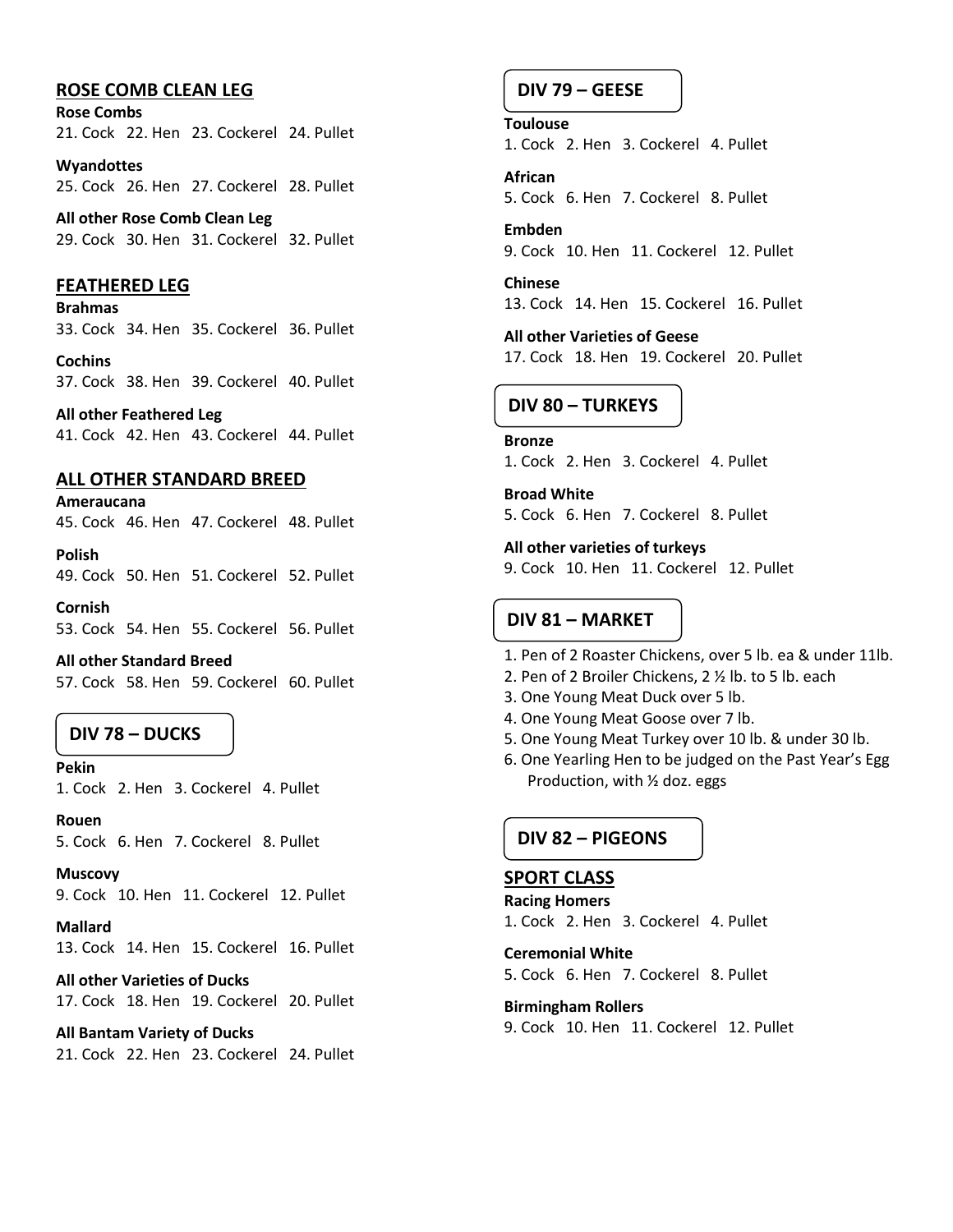## **UTILITY CLASS**

#### **Kings**

13. Cock 14. Hen 15. Cockerel 16. Pullet

**Giant Homer** 17. Cock 18. Hen 19. Cockerel 20. Pullet

**Mondain** 21. Cock 22. Hen 23. Cockerel 24. Pullet

## **SHOW TYPE**

**American Show Racers** 25. Cock 26. Hen 27. Cockerel 28. Pullet

**Show Kings** 29. Cock 30. Hen 31. Cockerel 32. Pullet

## **ORNAMENTAL BREEDS**

**Fantails** 33.Cock 34. Hen 35. Cockerel 36. Pullet

**Pouters** 37.Cock 38. Hen 39. Cockerel 40. Pullet

**Tumblers**

41.Cock 42. Hen 43. Cockerel 44. Pullet

**Runts** 45.Cock 46. Hen 47. Cockerel 48. Pullet

**Jacobins** 49.Cock 50. Hen 51. Cockerel 52. Pullet

**Mondenas** 53.Cock 54. Hen 55. Cockerel 56. Pullet

**Trumpeters** 57.Cock 58. Hen 59. Cockerel 60. Pullet

**Any other Purebred Pigeon** 61.Cock 62. Hen 63. Cockerel 64. Pullet

**Any Other Pigeon** 65.Cock 66. Hen 67. Cockerel 68. Pullet

## **DIVISION 463 – OTHER POULTRY - PHEASANTS**

**PREMIUMS FOR DIVISION 463:**

 $1^{ST}$  - \$2.00  $2^{ND}$  - \$1.75  $3^{RD}$  - \$1.50  $4^{TH}$  - \$1.25

- 1. Old Male Hatched prior to January 1 of exhibit y
- 1. Old Male hatched before January 1-exhibit year
- 2. Old Female hatched before January 1-exhibit year
- 3. Young Male hatched after January 1-exhibit year
- 4. Young Female hatched after January 1-exhibit year

#### **Guinea Fowl (Guinea Hen)**

**1**. Cock **2**. Hen **3**. Cockerel **4**. Pullet

# **DIV 84 – EGGS**

#### **PREMIUMS FOR DIVISION 84:**

**1 ST -** \$1.75 **2 nd -** \$1.50 **3 rd -** \$1.25 **4 th -** \$1.00

- 1. ½ dozen Large White Chicken Eggs (single yolk, from hens owned by exhibitor)
- 2. ½ dozen Large Other Color Chicken Eggs (single yolk, from hens owned by exhibitor)
- 3. ½ dozen Bantam White Eggs (single yolk, from hens owned by exhibitor)
- 4. ½ dozen Bantam Other Color Eggs (single yolk, from hens owned by exhibitor)
- 5. ½ dozen Large Duck Eggs (single yolk, from hens owned by exhibitor)

**DIV 85 – SHOWMANSHIP**

#### **Rules:**

Use exhibitor's grade as of January 1 of the exhibit year.

**PREMIUMS FOR DIVISION 85: 1 st -** \$3.00 **2 nd -** \$2.50 **3 rd -** \$2.00 **4 th -** \$1.50

- **1.** Grades 3-5
- **2.** Grades 6-8
- **3.** Grades 9-13